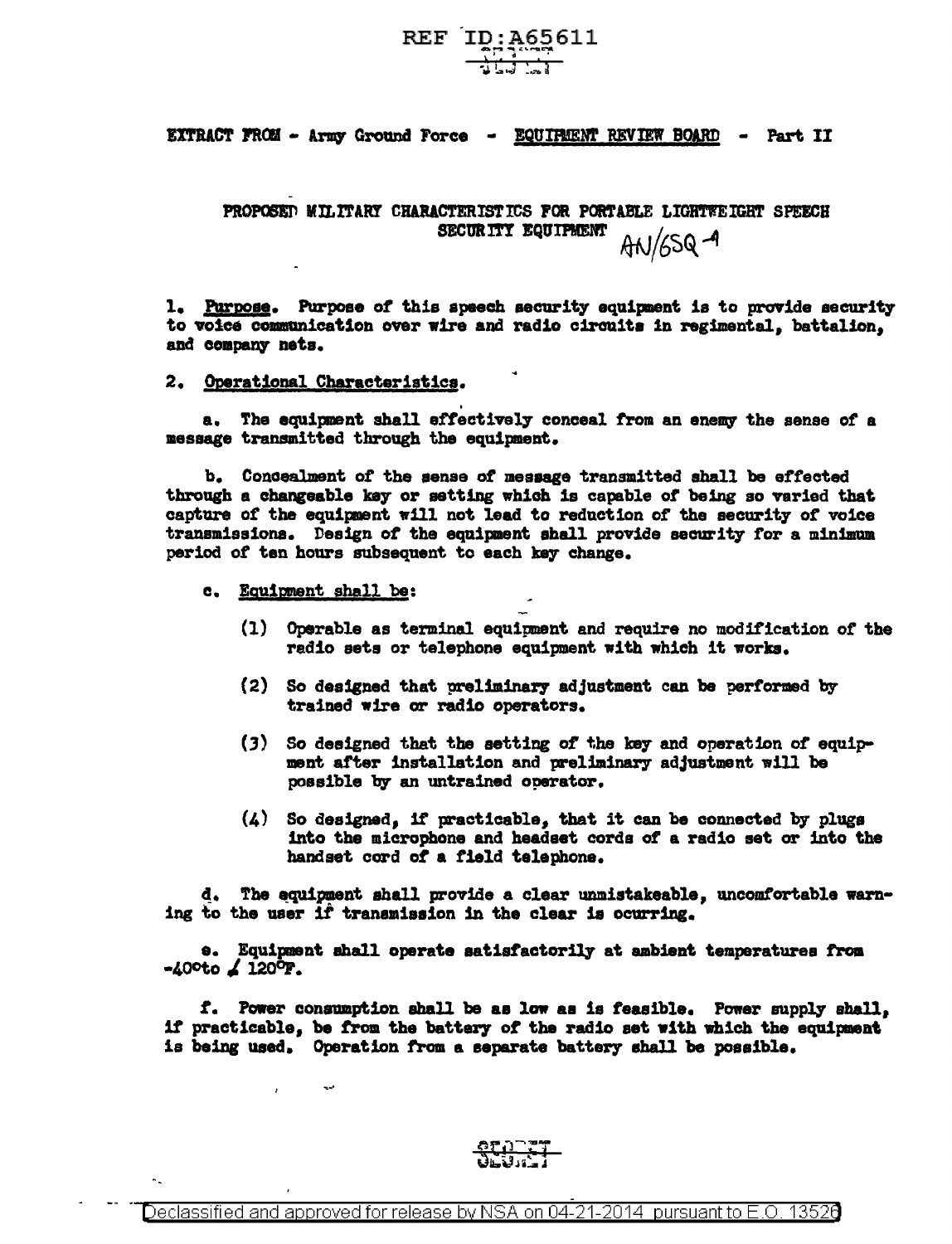2. g. Equipment shall be capable, with the addition of a suitable vibrator type power supply and shock proof mounting, of being operated in a vehicle from standard 12-volt and 24-volt vehicle batteries.

#### 3. Physical Characteristics.

a. The equipment shall be of such size and shape as to be readily carried on a standard quartermaster pack-board.

b. Equipment will not weigh more than 15 pounds exclusive of primary source of power.

c. Equipment shall be waterproof and capable of operating under all conditions encountered by tactical radio equipment.

## PROPOSED MILITARY CHARACTERISTICS FOR PROTABLE SPEECH SECURITY EQUIPMENT AN/GSQ-5

1. Purpose. Purpose of this speech security equipment is to provide security to voice communication over wire and radio circuits in Army. Corps, and Division nets.

## 2. Operational Characteristics.

a. The equipment shall effectively conceal from an enemy the sense of a message transmitted throught the equipment.

b. Concealment of the sense of message transmitted shall be effected through a changeable key or setting which is capable of being so varied that capture of the equipment will not lead to reduction of the security of voice transmissions. Pesign of the equipment shall provide security for a minimum period of 72 hours subsequent to each key change.

#### c. Equipment shall be:

لدار الأمراضية

*College Street* 

- (1) Operable as terminal equipment and require no modification of the radio sets or telephone equipment with which it works.
- (2) So designed that preliminary adjustment can be performed by trained wire or radio operators.
- (3) So designed, if practicable, that it can be connected by plugs into the microphone and headset cords of a radio set or into the handset cord of a field telephone.

**33654**